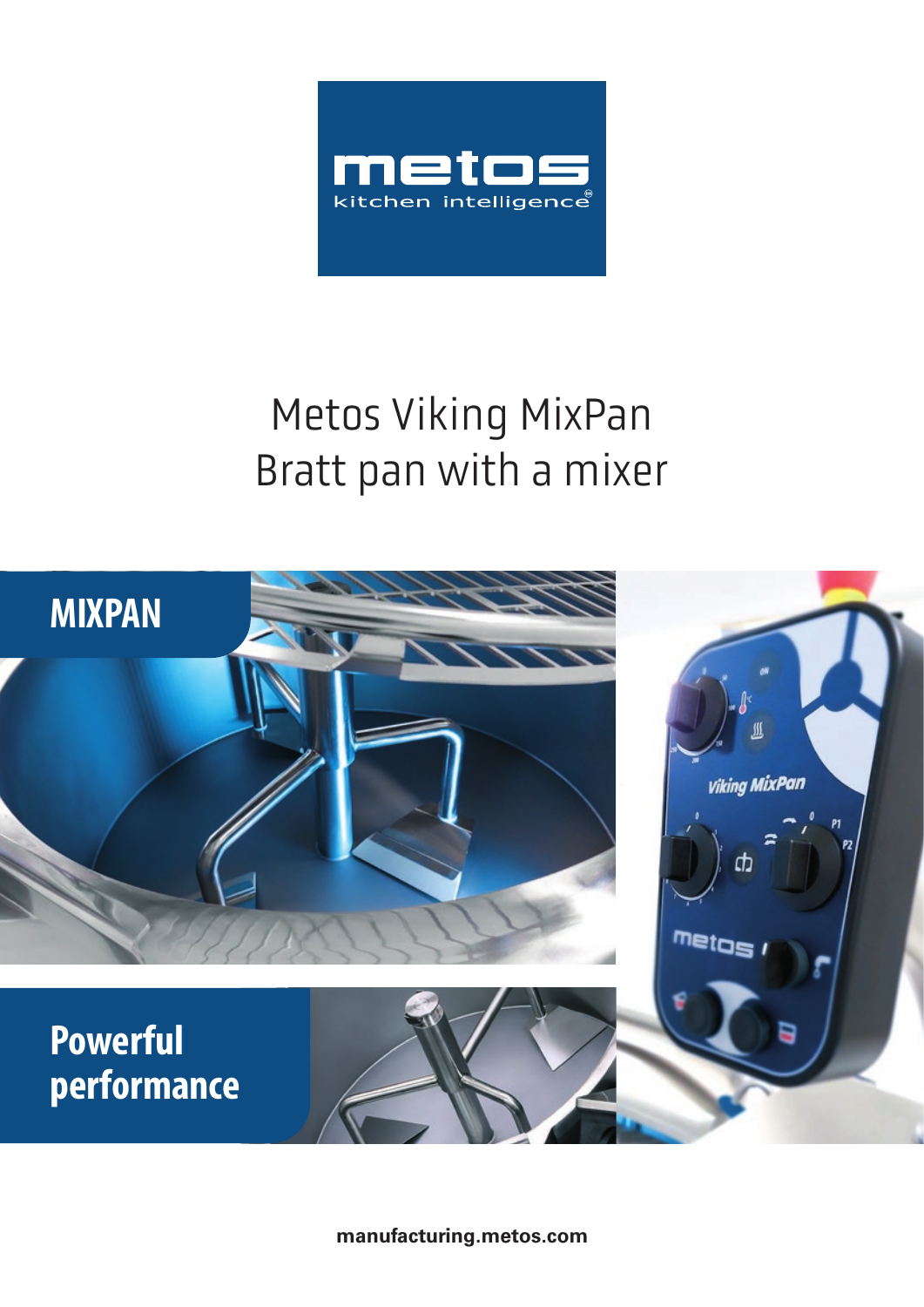# Sear, brown, braise and mix in the same pan...



*Temperature and mixing speed can be regulated from the control panel. Two mixing programs, first is for slow braising and the second is for quick searing with autoreverse.* 

*Elevated control panel is easy to see and access and it is safe from collisions.* 



### **Metos Viking MixPan – bratt pan with integrated mixer**

We have now completed our Viking series with a bratt pan in a kettle body. The Viking MixPan has an integrated mixer tool like our cooking kettles, but is totally redesigned for frying. The pan bottom is flat and the mixer is dimensioned to reach every inch of the frying surface. Ergonomically designed scrapers guarantee that everything is mixed completely.

The Viking MixPan has a thick stainless steel frying surface with an aluminium core around the heating elements for steady and even temperature. The maximum frying surface temperature is 250°C, so you get a smoking hot pan.

The Viking MixPan has electric tilting and it can be easily decanted. The Viking MixPan can be combined in a space saving group with all our cooking kettles.

Kettle + MixPan = Perfect production





**Powerful performance for large scale cooking** 



*made easily with the Viking MixPan as the mixer and scrapers take care of stirring.*





*Sear meat in large quantities and braise in a sauce. Easy with automatic mixing!*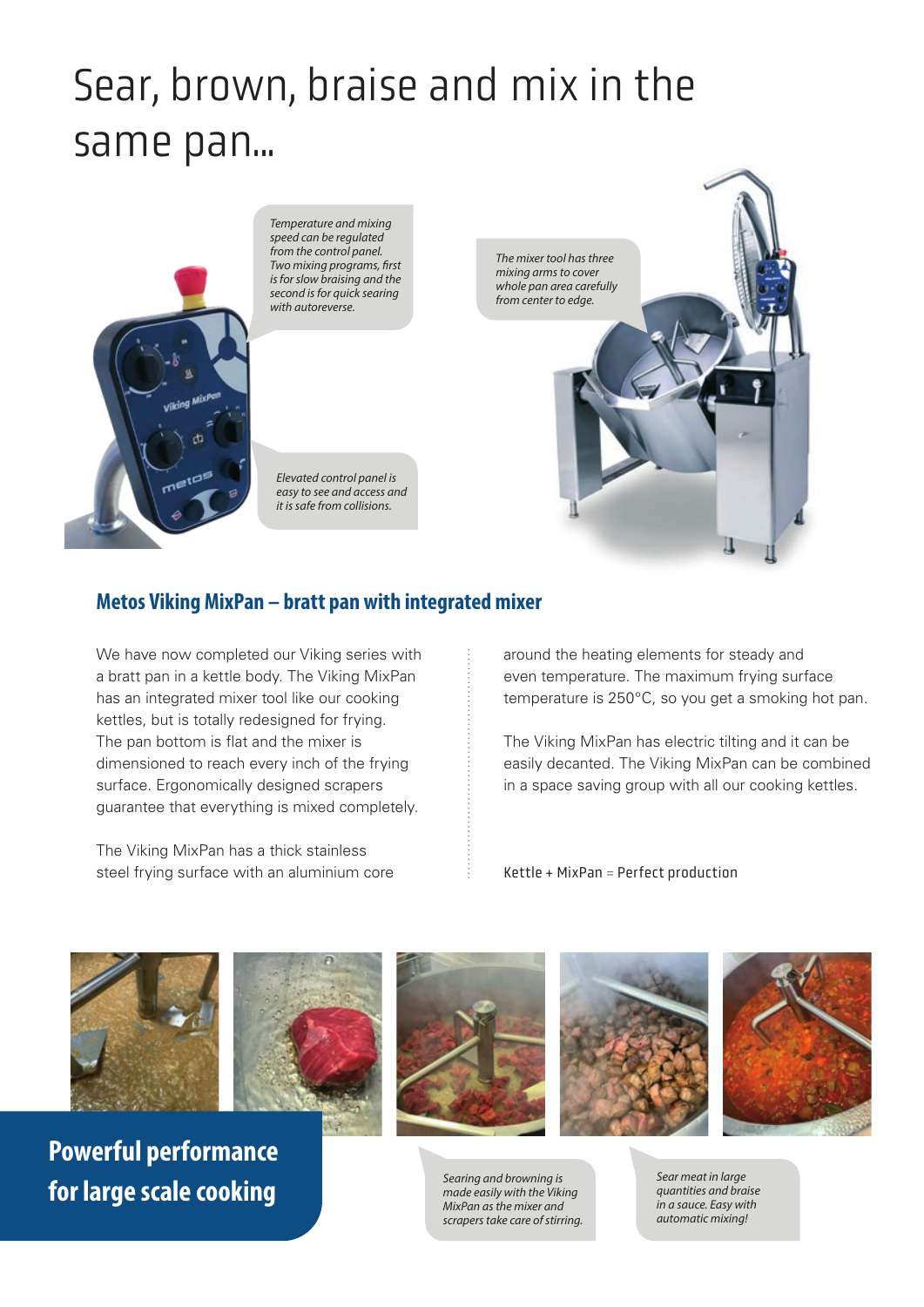

*Stir fry and mix in large scale easily with integrated mixer and hot pan up to 250°C* 

meto

#### Standard features

- Bratt pan with integrated mixer
- Temperature control between 50°C 250°C
- Stepless mixing speed 15-40 rpm/min
- Two mixing programs, autoreverse
- Elevated control pillar
- Electric tilting with push button
- Tilting height 600 mm
- Safety Grid Lid
- Intregrated mixer with three mixing arms
- Food Grade Organic Thermopolymer Scrapers for mixing tool

### **Options**

- Frames for fixed installation (custom heights on request)
- Free standing frame with feet
- Group installation, also with Metos kettles
- Alternative operating voltages
- Water filling
- Hand shower Standard, Reel-in or Heavy Duty
- Stainless Steel Scrapers for mixing tool

#### Materials

- Construction stainless steel EN1.4301, EN1.4016
- Protection class IPX5

| Viking MixPan      | Code    | Dimensions mm      | Frying area        | Volume   | Electric connection  | Water connection                                         |
|--------------------|---------|--------------------|--------------------|----------|----------------------|----------------------------------------------------------|
| Viking MixPan 150L | 4224258 | 1360×920×900/1535  | $0.50 \text{ m}^2$ | 175/150L | 400V 3N~ 26 2 kW 50A | $\mathsf{CM}$ $\cdot$ R1/s" $\mathsf{H}$ W $\cdot$ R1/s" |
| Viking MixPan 250L | 4224260 | 1560×1100×900/1535 | $0.78 \text{ m}^2$ | 275/250L | 400V 3N~38.3 kW 63A  | CW: R1⁄3" HW: R1⁄3"                                      |



*Direct heating while mixing allows rapid boiling of all liquids*